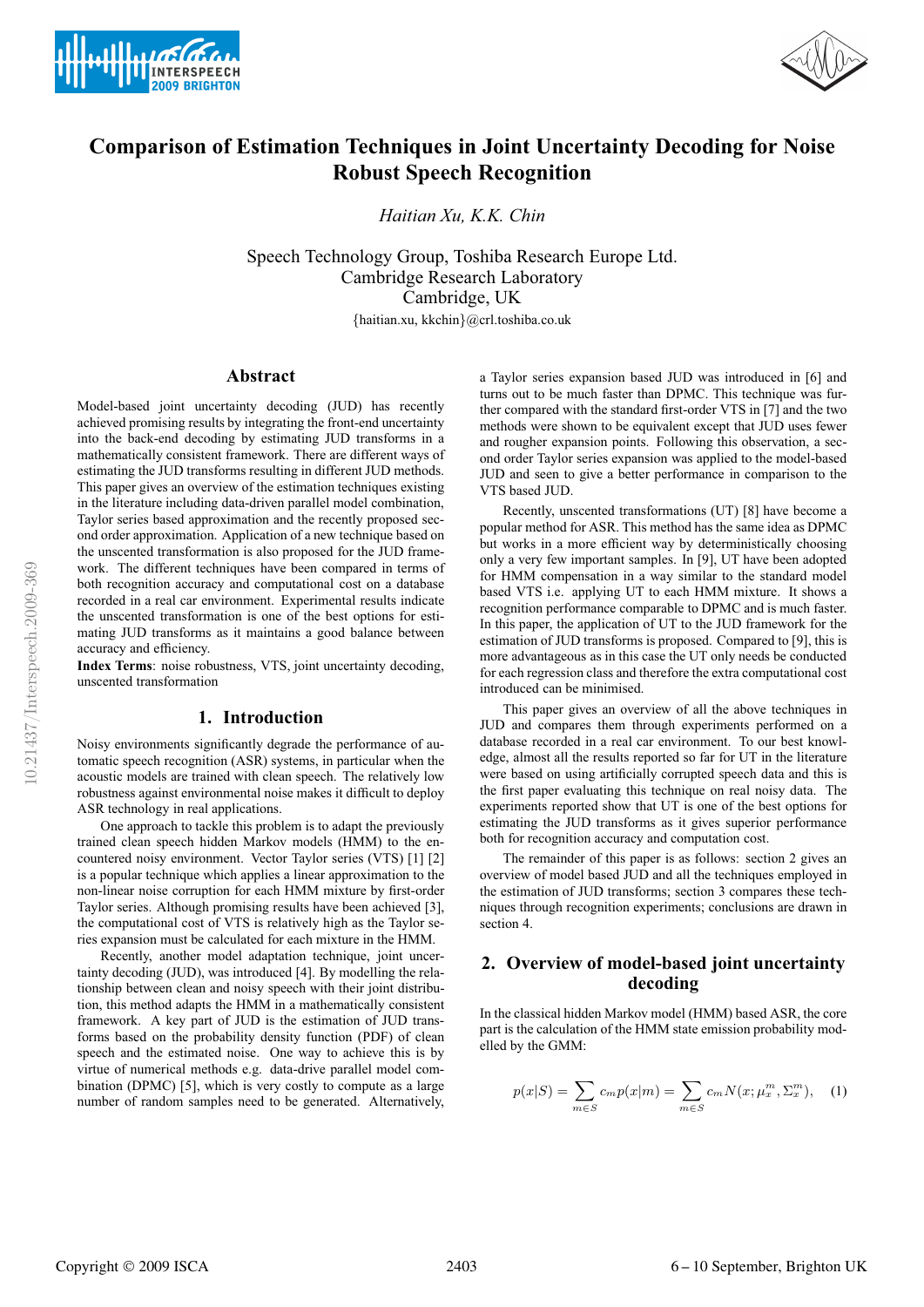where  $x$  is the clean speech feature,  $S$  is the HMM state, and  $N(x; \mu_x^m, \Sigma_x^m)$  is the Gaussian PDF for the mixture m with mean  $\mu_x^m$ , covariance matrix  $\Sigma_x^m$  and mixture weight  $c_m$ .

When noise exists in the input speech, the clean speech feature  $x$  is not observable any more. Instead, JUD calculates the output probability of noisy speech feature  $y$  of the mixture  $m$  as follows:

$$
p(y|m) = \int p(y|x,m)p(x|m)dx
$$
 (2)

Depending on how the conditional probability  $p(y|x,m)$  is modelled, there exists two JUD methods i.e. feature based and model based. Feature based JUD trains a front-end GMM over clean training data and assumes  $p(y|x,m)$  Gaussian for each GMM mixture. Model based JUD uses regression classes [10] to group HMM mixtures and applies the Gaussian assumption to each regression class. In [11], these two methods were thoroughly compared and model based JUD showed much better performance than feature based JUD.

When model based JUD is the case, each HMM mixture  $m$ is often assigned to a fixed regression class  $r_m$ . Therefore, Eq.(2) becomes

$$
p(y|m) = \int p(y|x, r_m)p(x|m)dx
$$
  
= 
$$
\int N(y; \mu_{y|x}^{r_m}, \Sigma_{y|x}^{r_m}) N(x; \mu_x^m, \Sigma_x^m) dx
$$
  
= 
$$
|A_{r_m}| N(A_{r_m} y + b_{r_m}; \mu_x^m, \Sigma_x^m + \Sigma_b^{r_m})
$$
 (3)

where

$$
A_{r_m} = \Sigma_x^{r_m} (\Sigma_{yx}^{r_m})^{-1},
$$
  
\n
$$
b_{r_m} = \mu_x^{r_m} - A_{r_m} \mu_y^{r_m}
$$
  
\n
$$
\Sigma_b^{r_m} = A_{r_m} \Sigma_y^{r_m} A_{r_m}^T - \Sigma_x^{r_m}
$$
\n(4)

In Eq.(4), the clean speech mean  $\mu_x^{r_m}$  and covariance  $\Sigma_x^{r_m}$ for each regression class can be easily obtained from clean training data. The computation of other parameters, i.e. the mean  $\mu_{u}^{r_m}$ and covariance  $\Sigma_{y}^{r_m}$  for noisy speech and the cross-covariance matrix  $\Sigma_{yx}^{r_m}$  depends on the noisy speech. Given noise estimation, their computation has to employ certain estimation technique e.g DPMC, Taylor expansion or UT resulting in different JUD algorithms.

## **3. JUD with different estimation techniques**

### **3.1. JUD with DPMC**

DPMC [12] is a Monte Carlo method. Assuming additive noise feature *n* Gaussian distributed with the mean  $\mu_n$  and variance  $\Sigma_n$ , it generates a series of noise feature samples  $(n_1, n_2, ....n_s)$  and clean speech feature samples  $(x_1, x_2, \ldots x_s)$  based on their individual distribution  $N(n; \mu_n, \Sigma_n)$  and  $N(x; \mu_x^{r_m}, \Sigma_x^{r_m})$ . Then the corresponding noisy speech features  $(y_1, y_2, \ldots, y_s)$  are obtained by virtue of the popular noise corruption formula:

$$
y = x + h + g(x, n, h) = x + h + C \ln(1 + e^{C^{-1}(n - x - h)})
$$
 (5)

where  $C$  denotes the discrete cosine transformation matrix and  $h$ the static features for convolutional noise. Finally,  $\mu_y^{r_m}$ ,  $\Sigma_y^{r_m}$  and  $\Sigma_{vx}^{r_m}$  are calculated based on the y samples:

$$
\mu_{y}^{r_{m}} = \frac{1}{s} \sum_{i=1}^{s} y_{i}
$$
\n
$$
\Sigma_{y}^{r_{m}} = \frac{1}{s-1} \sum_{i=1}^{s} (y_{i} - \mu_{y}^{r_{m}})(y_{i} - \mu_{y}^{r_{m}})^{T}
$$
\n
$$
\Sigma_{yx}^{r_{m}} = \frac{1}{s-1} \sum_{i=1}^{s} (y_{i} - \mu_{y}^{r_{m}})(x_{i} - \mu_{x}^{r_{m}})^{T}
$$
\n(6)

In [11], DPMC proved to be very powerful when being applied for JUD. However, this is at the expense of a very high computational cost as the number of samples has to be fairly big in order to have a reasonable estimation in Eq.(6).

## **3.2. JUD with Taylor series based approximations**

#### *3.2.1. JUD with first order VTS*

In our previous work in [6], we introduced VTS based JUD where the first order Taylor expansion is adopted to linearise Eq.(5) and a closed form solution for the calculation of  $\mu_y^{r_m}$ ,  $\Sigma_y^{r_m}$  and  $\Sigma_{yx}^{r_m}$ is obtained. Although it was originally proposed for feature based JUD, it can be applied to model based JUD in a similar way. The calculation for  $\mu_y^{r_m}$ ,  $\Sigma_y^{r_m}$  and  $\Sigma_{yx}^{r_m}$  becomes:

$$
\mu_y^{r_m} = \mu_x^{r_m} + h + g(\mu_x^{r_m}, \mu_n, h)
$$
  
\n
$$
\Sigma_y^{r_m} = W_{r_m} \Sigma_x^{r_m} W_{r_m}^T
$$
  
\n
$$
\Sigma_{yx}^{r_m} = W_{r_m} \Sigma_x^{r_m}
$$
  
\n
$$
W_{r_m} = I + \frac{\partial}{\partial x} g(\mu_x^{r_m}, \mu_n, h)
$$
\n(7)

where  $I$  is the identity matrix.

Since there is no need to generate a number of samples, there is no doubt that the VTS based JUD in Eq.(7) is more efficient than the DPMC based method. However, it is well known that the Taylor expansion inevitably brings approximation errors and therefore a degradation in recognition accuracy can be observed [11].

#### *3.2.2. JUD with the second order approximation*

In [7], JUD with first order VTS was thoroughly analysed and theoretically proven to be the same as the classical model-based first order VTS except that the JUD method uses fewer and rougher expansion points. As a consequence, the VTS based JUD is more efficient but can not beat first order VTS on recognition performance. To overcome this limitation, a new method was introduced by keeping using the same set of expansion points as in the VTS based JUD and embedding the second-order Taylor expansion into the compensation of each HMM mixture. Unlike other methods, this new technique needs to employ a slightly different formula for the HMM compensation:

$$
p(y|m) = |A_{r_m}| N(A_{r_m} y + b_{r_m}; \mu_x^m + \Lambda_b^m, \Sigma_x^m + \Sigma_b^{r_m})
$$
 (8)

where  $\Lambda_b^m$  is a vector obtained per HMM mixture and all the other JUD matrices are computed the same way as in Eq.(7) and (4). According to [7], the above formula only introduces a slight increase in computational cost and the recognition accuracy can exceed the first-order VTS when the number of regression classes increases to a certain level.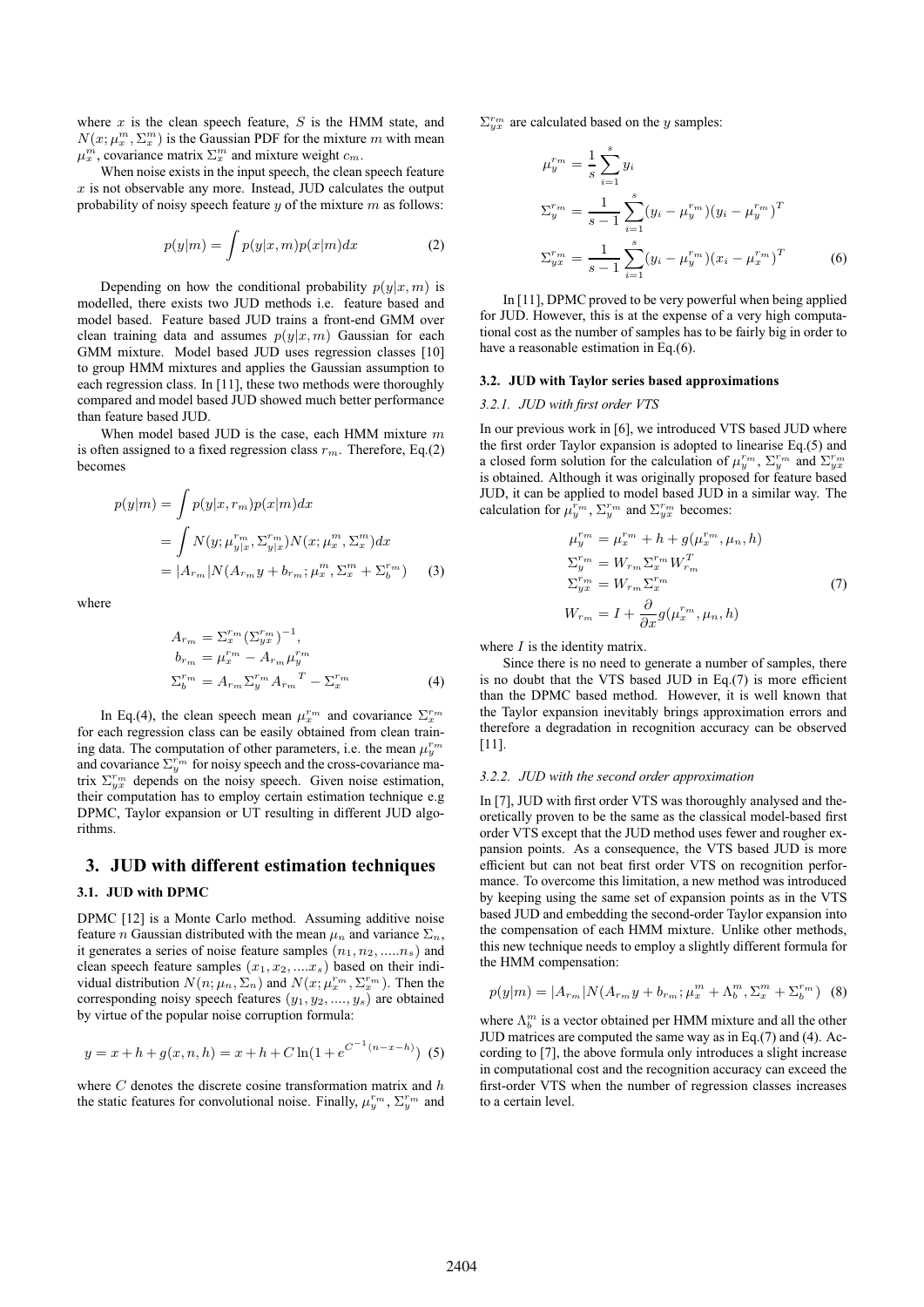#### **3.3. JUD with unscented transformation**

UT shares a similar idea to DPMC. However, unlike DPMC which randomly generates a huge number of samples, UT tries to control the number of samples to a minimum level by deterministically adopting a limited number of points in the PDF and assigning certain weights to them. These points, so called sigma points, can be selected in different ways as described in [8].

In [9], UT has been successfully deployed in ASR to compensate HMM models mixture by mixture. Its recognition performance proved to be better than the classical first-order and secondorder VTS however at the expense of increasing the computational load, which makes it impractical for small footprint systems. This drawback can be largely mitigated in the JUD framework as UT only needs to be performed per regression class for the calculation of  $\mu_y^{r_m}$ ,  $\Sigma_y^{r_m}$  and  $\Sigma_y^{r_m}$  and the overall increase in the computational cost is expected to be limited.

Similar to [13], this paper selects the sigma points  $\{z_i\}_{i=0}^p$  for JUD as follows:

$$
z_0 = \left(\begin{array}{c} \mu_x^{r_m} \\ \mu_n \end{array}\right),\tag{9}
$$

$$
z_i = z_0 + \left(\sqrt{\frac{N_z}{1 - w_0} \Sigma_z}\right)_i (i = 1....N_z), \tag{10}
$$

$$
z_i = z_0 - \left(\sqrt{\frac{N_z}{1 - w_0}} \Sigma_z\right)_{i - N_z} (i = N_z + 1....2N_z)
$$
 (11)

where  $N_z$  denotes the dimension of vector  $z_0$ ,  $(M)_i$  means the *i*th column of matrix M and  $p = 2N_z$ . The total number of sigma points is  $2N_z + 1$ .

Given all the sigma points, noisy speech samples  $(y_0, y_1, \ldots, y_p)$  are computed by Eq.(5). Then the mean and variances involved in each regression class for JUD compensation can be acquired by

$$
\mu_{y}^{r_{m}} = \sum_{i=0}^{p} w_{i} y_{i}
$$
\n
$$
\Sigma_{y}^{r_{m}} = \sum_{i=0}^{p} w_{i} (y_{i} - \mu_{y}^{r_{m}}) (y_{i} - \mu_{y}^{r_{m}})^{T}
$$
\n
$$
\Sigma_{yx}^{r_{m}} = \sum_{i=0}^{p} w_{i} (y_{i} - \mu_{y}^{r_{m}}) (x_{i} - \mu_{x}^{r_{m}})^{T}
$$
\n(12)

where the weights are defined as

$$
w_0 = 1 - N_z/3, w_i = (1 - w_0)/(2N_z)
$$

### **4. Experiments**

In this section, we compare the performance of different JUD methods. Experiments were conducted on the Toshiba in-car database which was recorded in cars under two driving conditions engine-on (ENON) and highway (HW). The ENON condition contains 4401 utterances and has an average SNR 35dB, whereas the HW condition contains 4582 sentences with SNR around 18dB. For each noise condition, there are a mixture of small and medium sized tasks including connected digits, command and control and city names. To ease the discussion, all the figures in the following experiments are averaged over all the tasks in each noise condition.

| Method                | <b>ENON</b> | HW    | Average |
|-----------------------|-------------|-------|---------|
| <b>MTR</b> baseline   | 6.27        | 6.76  | 6.52    |
| CM baseline           | 4.12        | 68.35 | 36.23   |
| $JUD-DPMC(104)$       | 2.37        | 5.59  | 3.98    |
| <b>JUD-VTS</b>        | 2.90        | 6.41  | 4.66    |
| JUD-2nd order approx. | 1.98        | 6.37  | 4.17    |
| <b>JUD-UT</b>         | 2.40        | 5.69  | 4.04    |

Table 1: WER (%) averaged over each noise type for different methods.

The front-end employed in this paper is a 13-dimensional MFCC including the zeroth coefficient with their delta and deltadelta components. A triphone HMM with 650 states was trained on a mixed multi-condition set including 312 hours of data consisting of Wall Street Journal, TIDIGITS, TIMIT and internally collected noisy training data. There were 12 mixtures for each speech state in the HMM and 24 mixtures for each silence state, giving the overall number of mixtures in the HMM around 8000. A standard multi-condition training (MTR) HMM was first trained and then refined by joint adaptive training [11]. The final HMM used for JUD compensation and recognition is a canonical model (CM) which is treated as noise free. 16 regression classes were used for JUD for all experiments.

The recognition process is implemented in a two pass mode similar to [3]. Specifically:

- 1. The initial parameters  $\mu_n$ ,  $\Sigma_n$  and  $\mu_h$  for noise PDF were estimated from the first and last 20 frames in each utterance.
- 2. VTS then adapted the HMM to generate an initial recognition hypothesis.
- 3. An VTS expectation-maximisation based noise estimation process [11] was adopted to refine the noise parameters based on the initial hypothesis.
- 4. The refined noise parameters were finally fed into JUD to compensate the HMM and obtain the final recognition results. In this paper, only the estimation method is varied, i.e. DPMC, VTS, second order approximation or UT, for the computation of the static part of the JUD matrices. The first-order VTS based method is used for all delta and deltadelta parts.

Table 1 compares the results for JUD with the different estimation techniques discussed in this paper. Results with the MTR HMM and the CM HMM without any compensation are listed here as the baseline.

It is observed that the CM baseline is very poor on the HW condition compared to the MTR baseline but better on the ENON condition. When JUD is in place for compensation, a large gain on the CM HMM can be achieved. Generally speaking, JUD with DPMC gives the best performance on average among all the techniques. However it should be noted the number of samples in DPMC for each regression class plays an important role. In table 2, different values for the number of samples used in DPMC are tested, and  $10<sup>4</sup>$  turns out to be the minimum number of samples required for the DPMC based JUD to achieve a relatively decent performance. This is particularly important for the HW condition.

When VTS is engaged, the result for JUD as shown in table 1 becomes much worse than the DPMC based method. This is reasonable as the Taylor expansion introduces approximation errors.